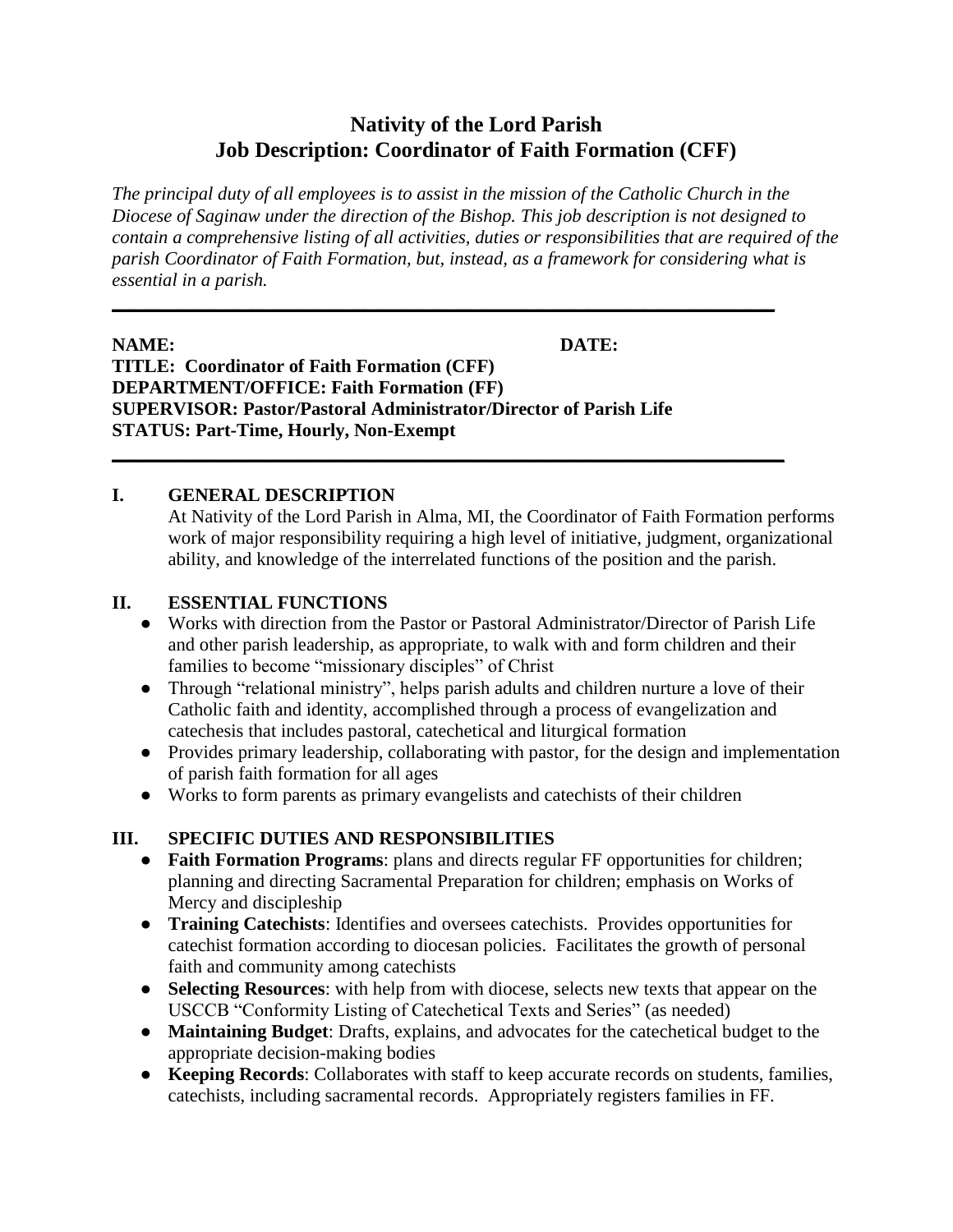- **Work Environment**: Maintains office hours at the parish office according to direction from supervisor. Working hours are also expected at the church site or other off site locations as required to deliver against the essential functions.
- **Registering Families:** and provides for family/parent meetings
- **Family Faith Formation:** Provides for family/parent meetings. This could even include going with a partner to meet with families at homes, periodically throughout the year.
- **Communication:** Publicizes FF Events, with help of parish/school staff, ensuring parents/families have updated information.
- **Professional Development:** Personal spiritual and professional growth through research, classes, workshops, retreats, reading, and contact with peers, including new diocesan mentorship program, with approval and direction from supervisor
- **Middle School/High School Youth Ministry**: assists pastor and youth leadership team in the direction of Youth Ministry. Identifies and oversees catechists of Youth Ministry.
- **Childrens/Youth Masses**: Organizes periodic Youth Masses in cooperation with elementary school principal
- **VBS**: Coordinates, plans and identifies volunteers to help with VBS, in concert with neighboring parishes
- **RCIA for children:** Plans, teaches and works with the pastor and the Adult RCIA coordinator for the full initiation of Children over age 7 to be baptized, confirmed and receive first Holy Communion.

## **IV. COLLABORATIVE RELATIONSHIPS**

- Pastor/Pastoral Administrator/Director of Parish Life immediate supervisor
- Business Manager to review and evaluate budget
- School Principal to collaborate on various FF offerings
- Faith Formation Commission regular meetings for input and evaluation
- Youth Ministry Leadership Team participates in regular meetings for input and evaluation
- Parish Staff close cooperation and communication seeking their involvement and input; attends regular meetings and provide a Faith Formation report
- Parish Pastoral Council attends regular meetings and provides a Faith Formation report
- Parents and Other Parishioners regular communication including input as appropriate
- Diocesan Offices regular communication, adherence to diocesan policies, especially regarding Faith Formation and Child and Youth Protection
- Neighboring Parishes works closely with FF Coordinators in neighboring parishes in joint evangelization, catechesis and outreach projects (e.g. YES, NCYC, VBS, etc.)

## **V**. **WORKING CONDITIONS**

- Work is performed at the parish and in the community
- Some travel will be required, mostly local
- Employee is required to do extensive close computer work
- While performing the duties of this job, the employee is required to stand, walk, talk, reach, sit, hear, and use repetitive motion of the hands/wrists and feet
- The employee may be required to lift up to 25 lbs
- Some evening and weekend work may be necessary
- Regular, reliable attendance is required